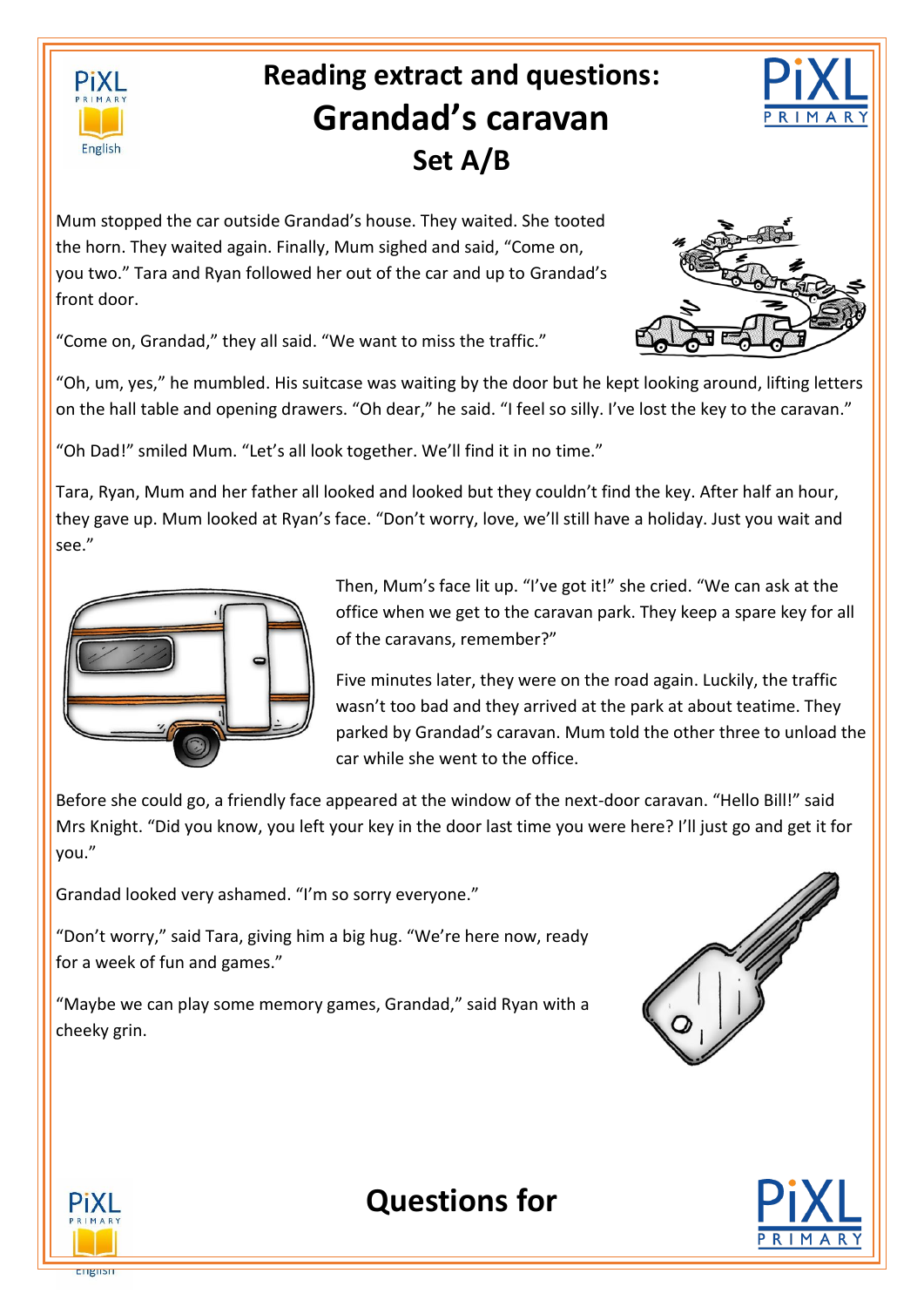| <b>Grandad's caravan</b><br><b>Set A</b>                                                                             |  |  |  |
|----------------------------------------------------------------------------------------------------------------------|--|--|--|
| <b>Vocabulary:</b>                                                                                                   |  |  |  |
| 1. "We want to miss the traffic."  In this sentence, traffic means  Tick one.                                        |  |  |  |
| red, yellow and green lights<br>cars, vans and lorries                                                               |  |  |  |
| rows of caravans<br>very good                                                                                        |  |  |  |
| 2. Look at the paragraph beginning "Oh, um, yes,"  Find and copy a word that means spoke quietly and<br>not clearly. |  |  |  |
| 3. "We'll find it in no time."  In this sentence, in no time means  Tick one.                                        |  |  |  |
| as a group<br>never                                                                                                  |  |  |  |
| under the clock<br>very quickly                                                                                      |  |  |  |
| <b>Identify key aspects</b><br>4. How did Mum let Grandad know they were outside in the car?                         |  |  |  |
| 5. What did Grandad lift when he was looking for the key?                                                            |  |  |  |
| 6. What was the name of the person in the next-door caravan?                                                         |  |  |  |
| <b>Inference</b><br>7. Why was Mum in a hurry?                                                                       |  |  |  |
| 8. How was Ryan feeling when they gave up looking for the key? Tick one.                                             |  |  |  |
| bored<br>angry<br>excited<br>worried                                                                                 |  |  |  |
| <b>Sequence</b>                                                                                                      |  |  |  |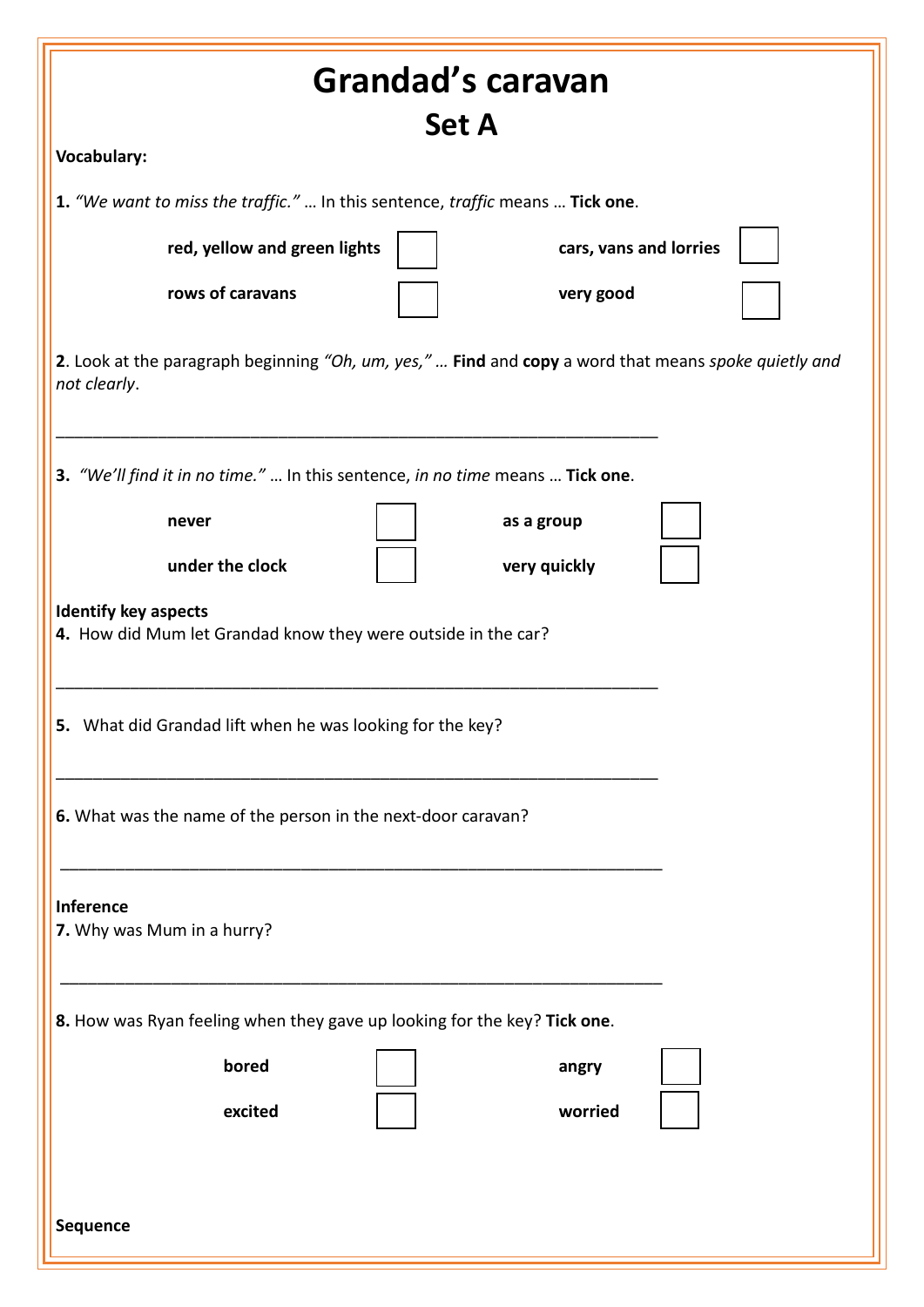**9.** Number the sections from **1** to **4** to show the order in which they happen.

Tara gives Grandad a hug.

Mum tells the others to unload the car.

Grandad says that he has lost the key.

They stop outside Grandad's house.

**Predict**

**10.** What do you think the family will say to Grandad when they are leaving the caravan?

\_\_\_\_\_\_\_\_\_\_\_\_\_\_\_\_\_\_\_\_\_\_\_\_\_\_\_\_\_\_\_\_\_\_\_\_\_\_\_\_\_\_\_\_\_\_\_\_\_\_\_\_\_\_\_\_\_\_\_\_\_\_\_\_\_\_\_\_\_\_\_\_\_\_\_\_\_\_\_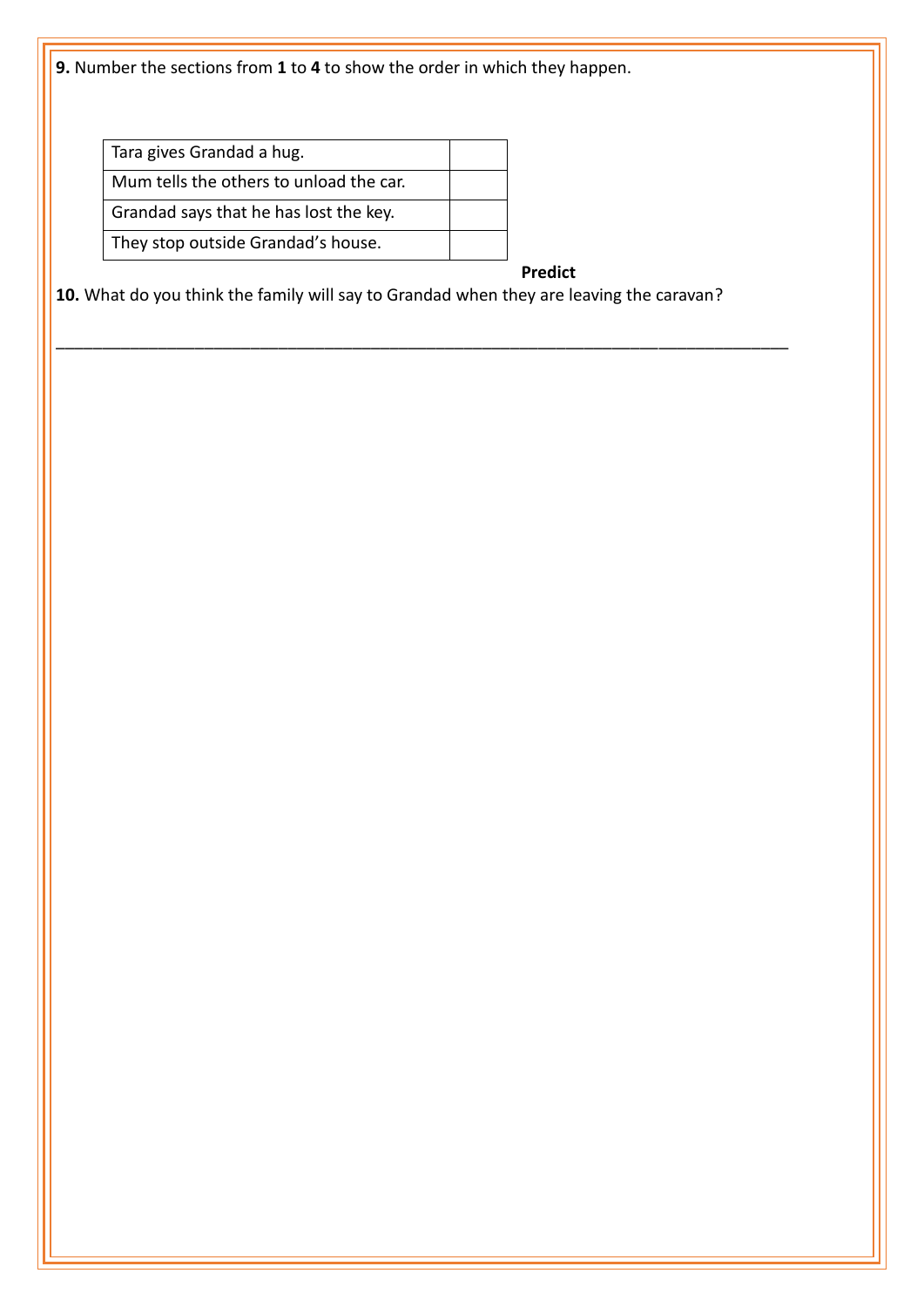|                                                                                                                                                                               | <b>Questions for</b>                                                                                                   |         |
|-------------------------------------------------------------------------------------------------------------------------------------------------------------------------------|------------------------------------------------------------------------------------------------------------------------|---------|
|                                                                                                                                                                               | <b>Grandad's caravan</b>                                                                                               | PRIMARY |
| English                                                                                                                                                                       | <b>Set B</b>                                                                                                           |         |
| Vocabulary:                                                                                                                                                                   |                                                                                                                        |         |
|                                                                                                                                                                               | 1.  opening drawers  In this sentence, drawers means  Tick one.                                                        |         |
| letters and parcels                                                                                                                                                           | artists                                                                                                                |         |
|                                                                                                                                                                               |                                                                                                                        |         |
| sliding boxes                                                                                                                                                                 | doors                                                                                                                  |         |
| 2.  "I've got it!" she cried  This means that Mum  Tick one.                                                                                                                  |                                                                                                                        |         |
| had a good idea                                                                                                                                                               | had found the key                                                                                                      |         |
|                                                                                                                                                                               |                                                                                                                        |         |
| was happy                                                                                                                                                                     | wanted to go                                                                                                           |         |
| <b>Identify key aspects</b><br>4. Name the two children in this story.                                                                                                        |                                                                                                                        |         |
|                                                                                                                                                                               |                                                                                                                        |         |
|                                                                                                                                                                               | b.                                                                                                                     |         |
|                                                                                                                                                                               |                                                                                                                        |         |
|                                                                                                                                                                               | <u> 1989 - Johann John Stoff, deutscher Stoffen und der Stoffen und der Stoffen und der Stoffen und der Stoffen un</u> |         |
|                                                                                                                                                                               |                                                                                                                        |         |
|                                                                                                                                                                               |                                                                                                                        |         |
| very angry                                                                                                                                                                    | very sad                                                                                                               |         |
| a.<br>5. Where was Grandad's case?<br>6. Where had Grandad left the key?<br><b>Inference</b><br>7. How was Mum feeling when she said, "I've got it!"? Tick one.<br>very happy | very frustrated                                                                                                        |         |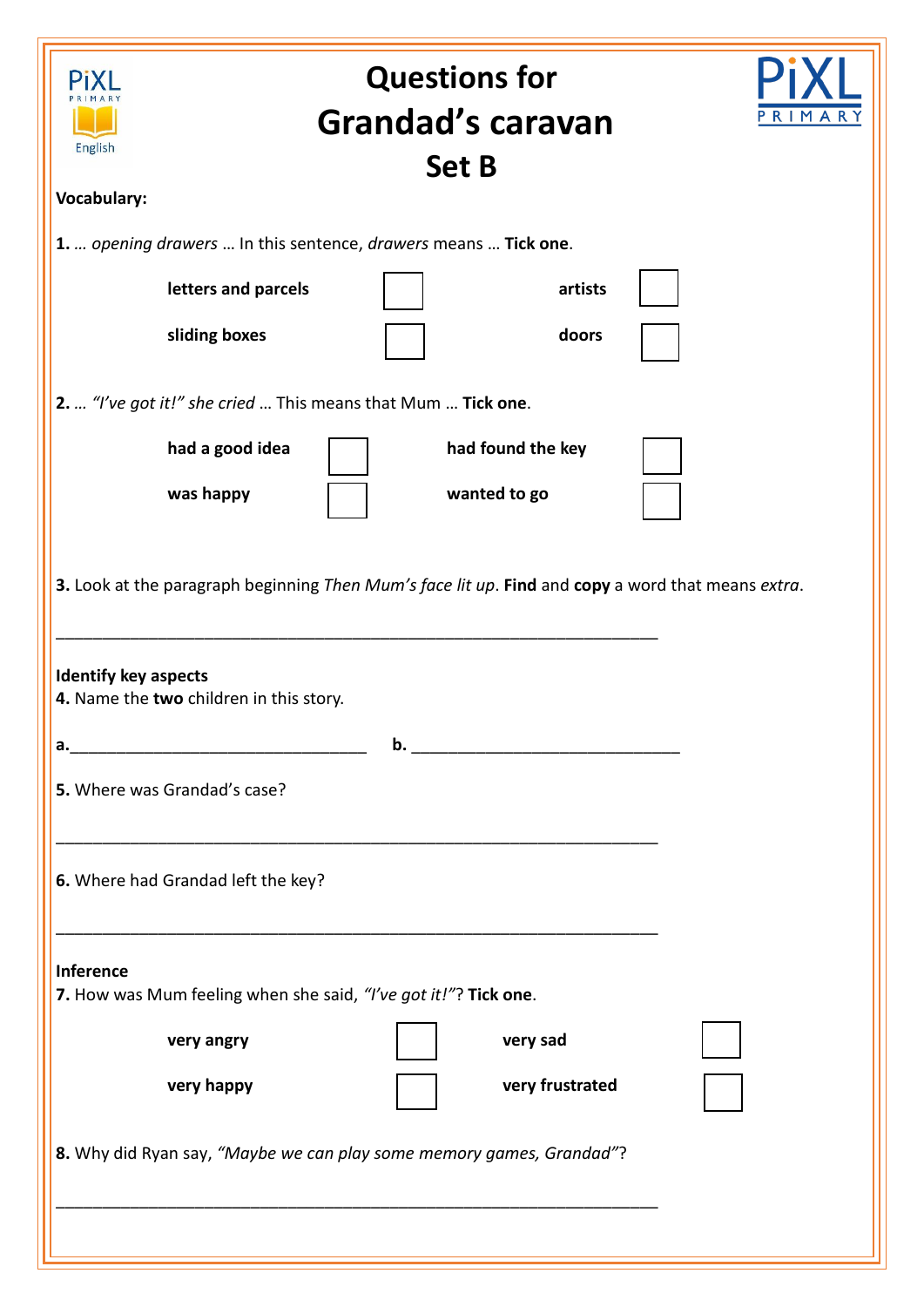#### **Sequence**

**9.** Number the parts of the journey from 1 to 4 to show the order in which they happen.

Mum toots the horn.

They all look for the key.

Mrs Knight says hello.

Grandad opens the drawers.

#### **Predict**

**10.** What do you think Grandad will do with the key when he gets home?

\_\_\_\_\_\_\_\_\_\_\_\_\_\_\_\_\_\_\_\_\_\_\_\_\_\_\_\_\_\_\_\_\_\_\_\_\_\_\_\_\_\_\_\_\_\_\_\_\_\_\_\_\_\_\_\_\_\_\_\_\_\_\_\_\_

**Answers for** *Grandad's caravan*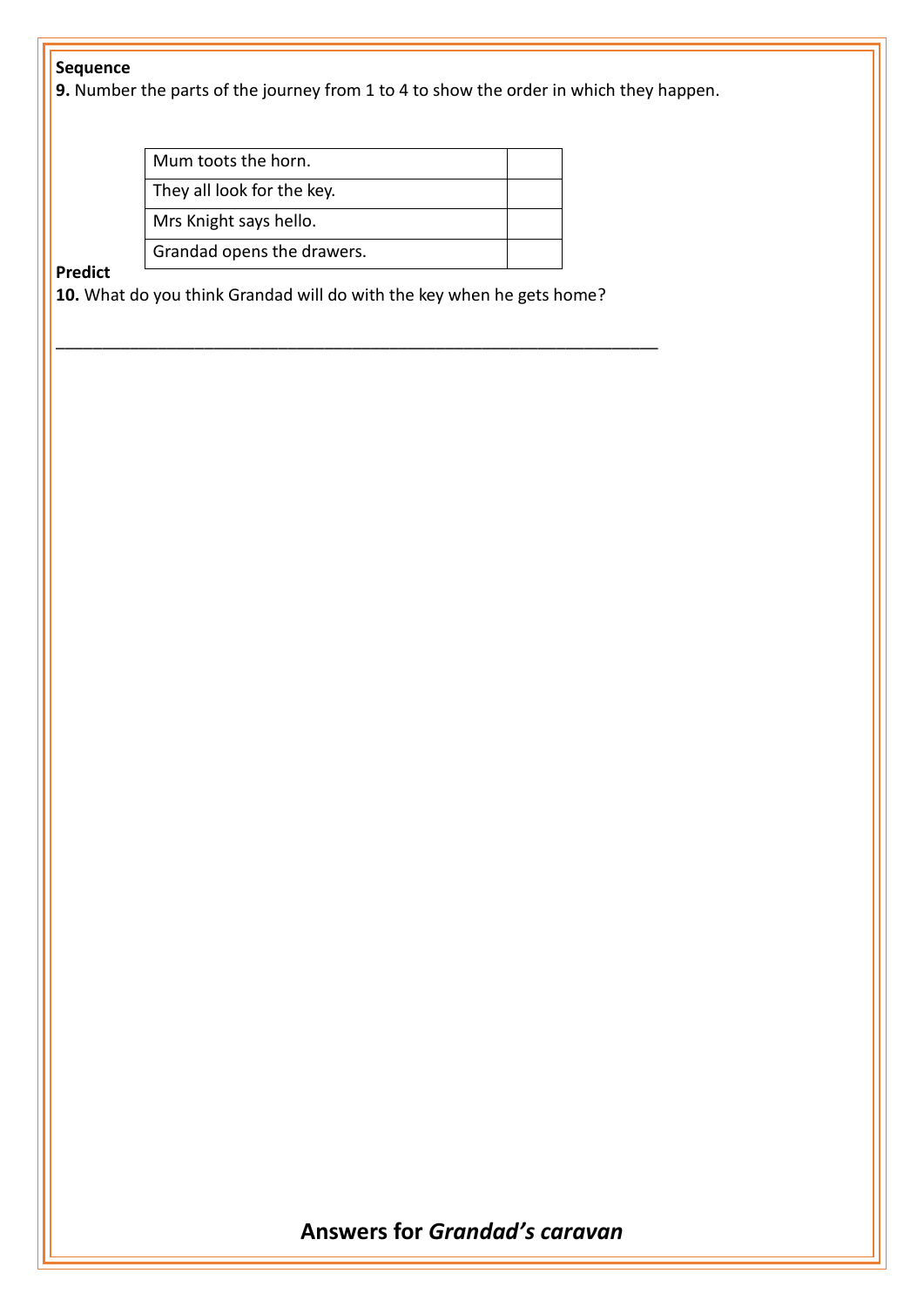### **Set A:**

#### **Vocabulary:**

- **1.** cars, vans and lorries
- **2.** mumbled
- **3.** very quickly

#### **Retrieval:**

- **4.** tooted the horn
- **5.** letters
- **6.** Mrs Knight

#### **Inference:**

- **7.** She wanted to miss the traffic.
- **8.** worried

#### **Sequence:**

**9.** 

| Tara gives Grandad a hug.               |   |
|-----------------------------------------|---|
| Mum tells the others to unload the car. | з |
| Grandad says that he has lost the key.  | 2 |
| They stop outside Grandad's house.      |   |

#### **Predict:**

**10.** Accept any answers that refer to Grandad not forgetting the key again, e.g. "Are you sure you've got the key, Grandad?"

## **Commissioned by The PiXL Club Ltd. July 2019**

This resource is strictly for the use of member schools for as long as they remain members of The PiXL Club. It may not be copied, sold nor transferred to a third party or used by the school after membership ceases. Until such time it may be freely used within the member school.

All opinions and contributions are those of the authors. The contents of this resource are not connected with nor endorsed by any other company, organisation or institution.

PiXL Club Ltd endeavour to trace and contact copyright owners. If there are any inadvertent omissions or errors in the acknowledgements or usage, this is unintended and PiXL will remedy these on written notification.

> © Copyright The PiXL Club Limited, 2019 **Answers for** *Grandad's caravan*